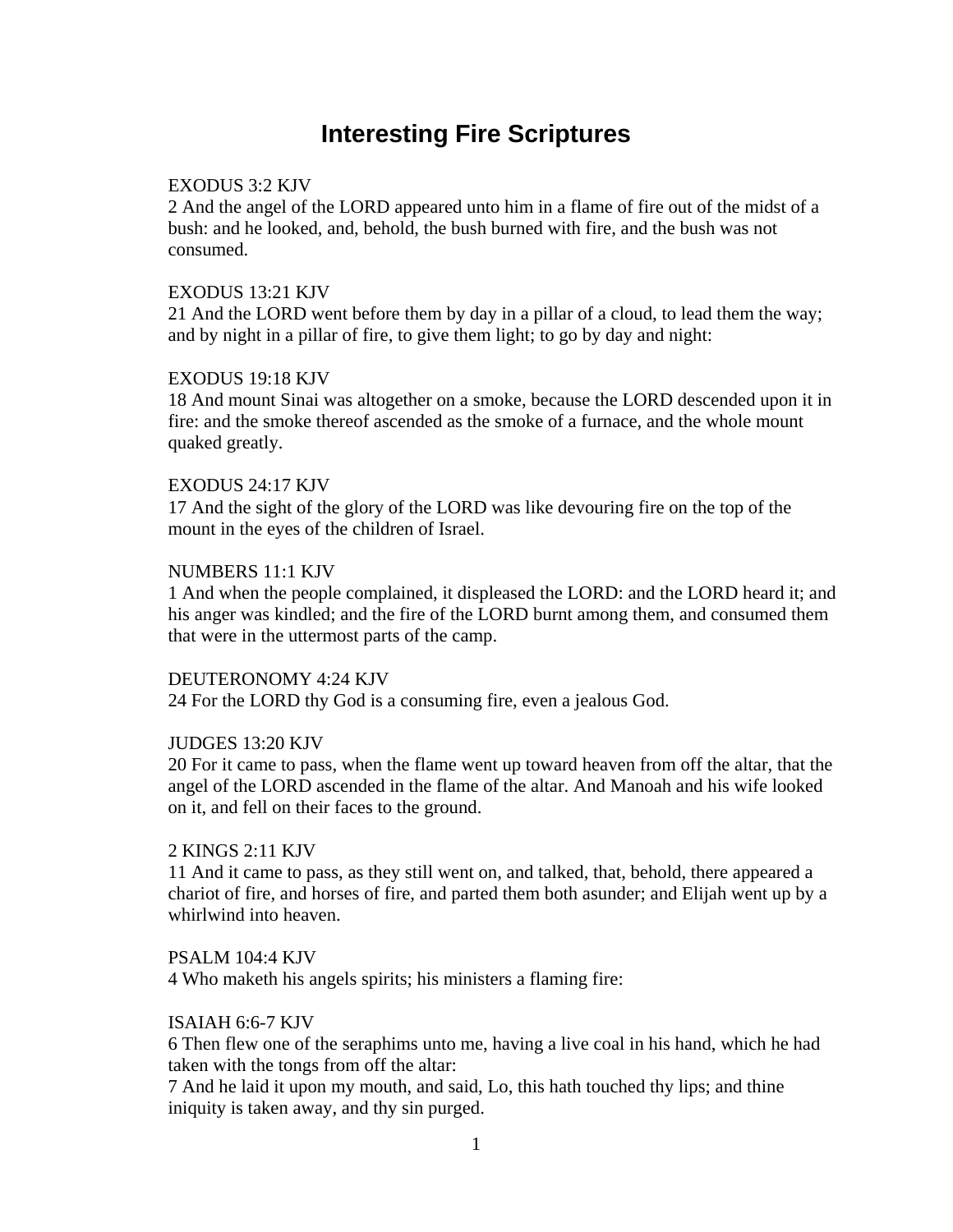### ISAIAH 33:14-15 KJV

14 The sinners in Zion are afraid; fearfulness hath surprised the hypocrites. Who among us shall dwell with the devouring fire? who among us shall dwell with everlasting burnings?

15 He that walketh righteously, and speaketh uprightly; he that despiseth the gain of oppressions, that shaketh his hands from holding of bribes, that stoppeth his ears from hearing of blood, and shutteth his eyes from seeing evil;

### ISAIAH 66:15-16 KJV

15 For, behold, the LORD will come with fire, and with his chariots like a whirlwind, to render his anger with fury, and his rebuke with flames of fire.

16 For by fire and by his sword will the LORD plead with all flesh: and the slain of the LORD shall be many.

### JEREMIAH 5:14 KJV

14 Wherefore thus saith the LORD God of hosts, Because ye speak this word, behold, I will make my words in thy mouth fire, and this people wood, and it shall devour them.

#### JEREMIAH 20:9 KJV

9 Then I said, I will not make mention of him, nor speak any more in his name. But his word was in mine heart as a burning fire shut up in my bones, and I was weary with forbearing, and I could not stay.

# JEREMIAH 23:29 KJV

29 Is not my word like as a fire? saith the LORD; and like a hammer that breaketh the rock in pieces?

#### EZEKIEL 1:26-28 KJV

26 And above the firmament that was over their heads was the likeness of a throne, as the appearance of a sapphire stone: and upon the likeness of the throne was the likeness as the appearance of a man above upon it.

27 And I saw as the colour of amber, as the appearance of fire round about within it, from the appearance of his loins even upward, and from the appearance of his loins even downward, I saw as it were the appearance of fire, and it had brightness round about. 28 As the appearance of the bow that is in the cloud in the day of rain, so was the appearance of the brightness round about. This was the appearance of the likeness of the glory of the LORD. And when I saw it, I fell upon my face, and I heard a voice of one that spake.

#### EZEKIEL 28:14-16 KJV

14 Thou art the anointed cherub that covereth; and I have set thee so: thou wast upon the holy mountain of God; thou hast walked up and down in the midst of the stones of fire. 15 Thou wast perfect in thy ways from the day that thou wast created, till iniquity was found in thee.

16 By the multitude of thy merchandise they have filled the midst of thee with violence, and thou hast sinned: therefore I will cast thee as profane out of the mountain of God: and I will destroy thee, O covering cherub, from the midst of the stones of fire.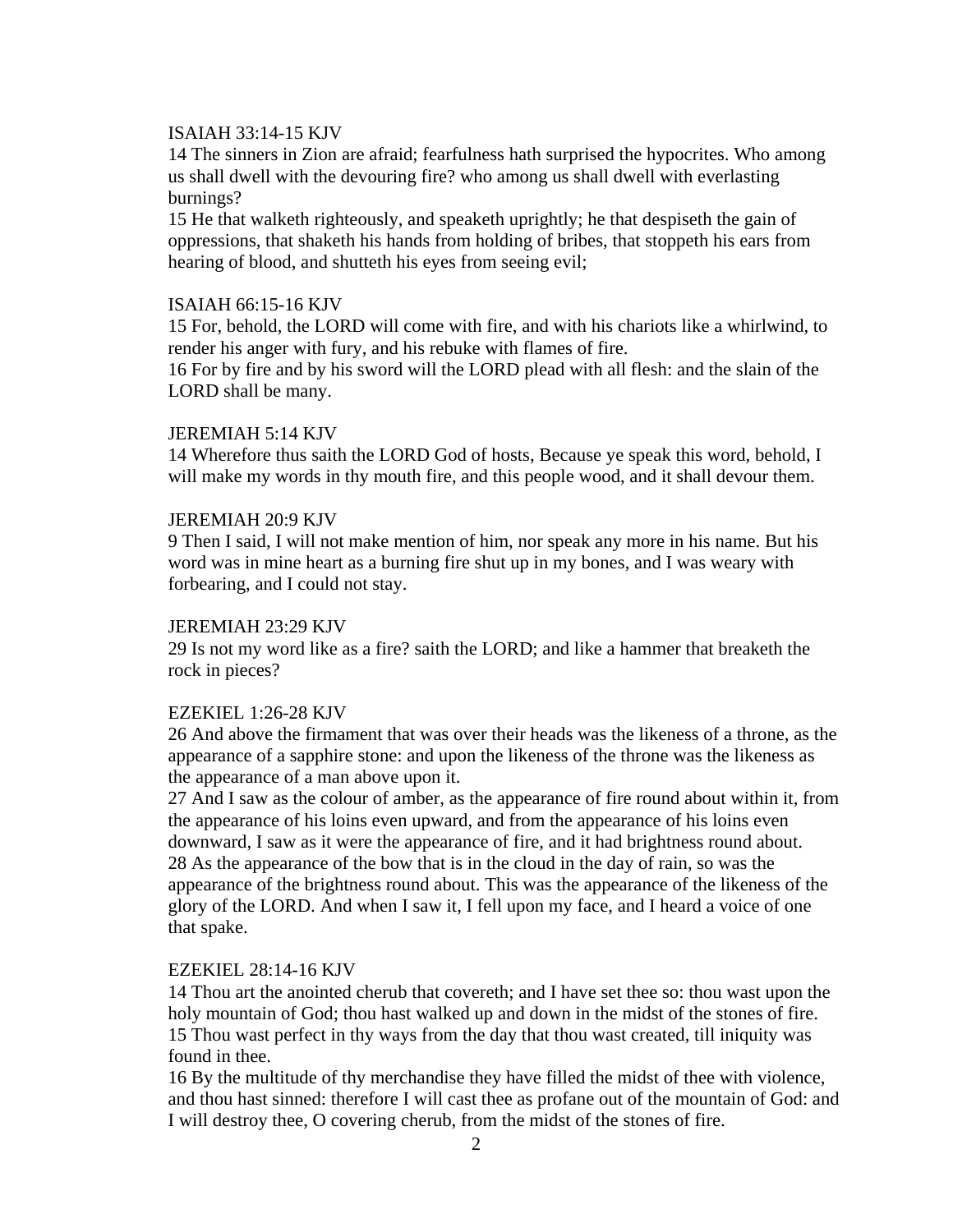# DANIEL 3:24-27 KJV

24 Then Nebuchadnezzar the king was astonied, and rose up in haste, and spake, and said unto his counsellors, Did not we cast three men bound into the midst of the fire? They answered and said unto the king, True, O king.

25 He answered and said, Lo, I see four men loose, walking in the midst of the fire, and they have no hurt; and the form of the fourth is like the Son of God.

26 Then Nebuchadnezzar came near to the mouth of the burning fiery furnace, and spake, and said, Shadrach, Meshach, and Abednego, ye servants of the most high God, come forth, and come hither. Then Shadrach, Meshach, and Abednego, came forth of the midst of the fire.

27 And the princes, governors, and captains, and the king's counsellors, being gathered together, saw these men, upon whose bodies the fire had no power, nor was an hair of their head singed, neither were their coats changed, nor the smell of fire had passed on them.

# DANIEL 7:9-10 KJV

9 I beheld till the thrones were cast down, and the Ancient of days did sit, whose garment was white as snow, and the hair of his head like the pure wool: his throne was like the fiery flame, and his wheels as burning fire.

10 A fiery stream issued and came forth from before him: thousand thousands ministered unto him, and ten thousand times ten thousand stood before him: the judgment was set, and the books were opened.

# ZECHARIAH 2:5 KJV

5 For I, saith the LORD, will be unto her a wall of fire round about, and will be the glory in the midst of her.

# ZECHARIAH 13:9 KJV

9 And I will bring the third part through the fire, and will refine them as silver is refined, and will try them as gold is tried: they shall call on my name, and I will hear them: I will say, It is my people: and they shall say, The LORD is my God.

# MALACHI 3:1-3 KJV

1 Behold, I will send my messenger, and he shall prepare the way before me: and the Lord, whom ye seek, shall suddenly come to his temple, even the messenger of the covenant, whom ye delight in: behold, he shall come, saith the LORD of hosts. 2 But who may abide the day of his coming? and who shall stand when he appeareth? for he is like a refiner's fire, and like fullers' soap:

3 And he shall sit as a refiner and purifier of silver: and he shall purify the sons of Levi, and purge them as gold and silver, that they may offer unto the LORD an offering in righteousness.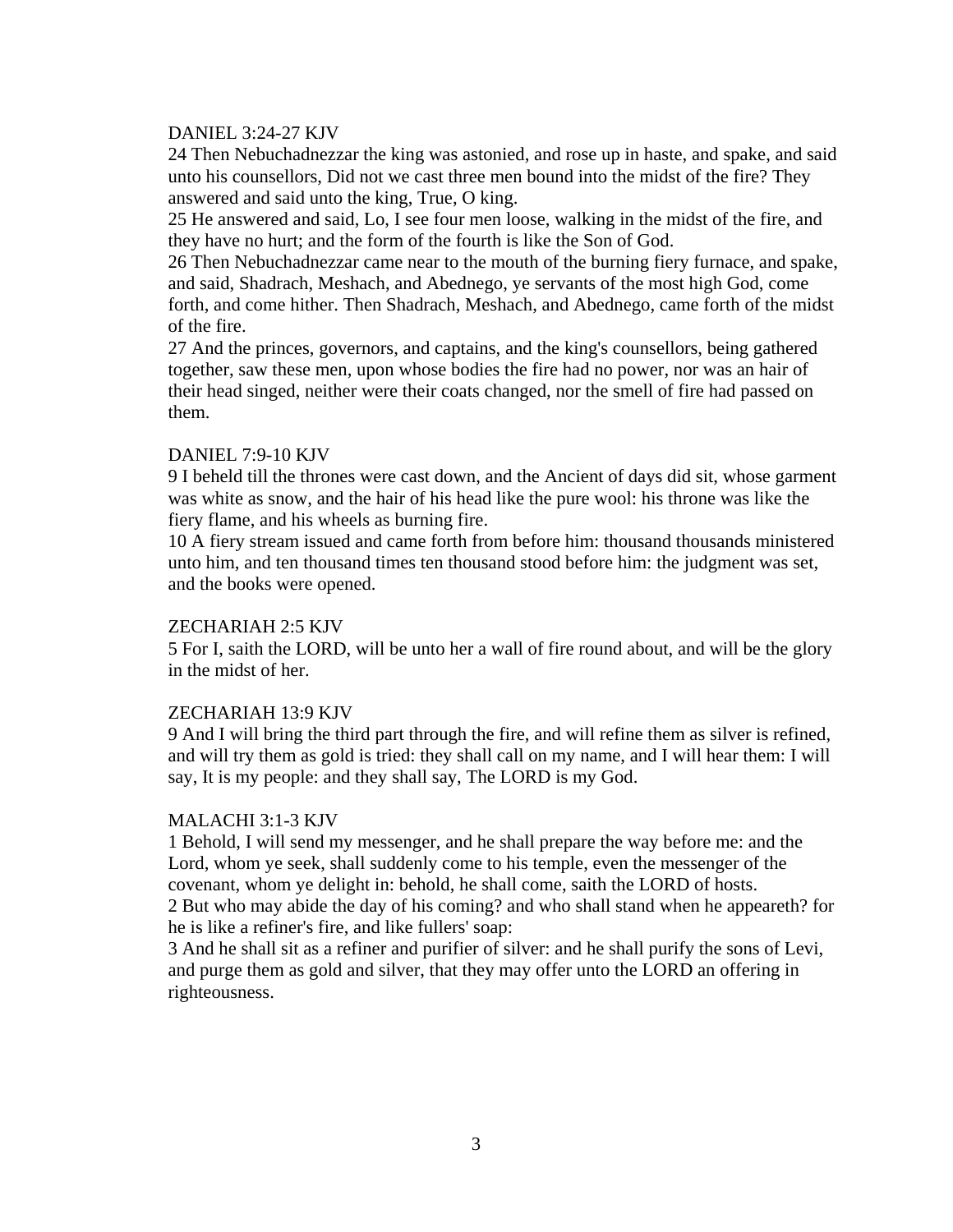# MATTHEW 3:11-12 KJV

11 I indeed baptize you with water unto repentance: but he that cometh after me is mightier than I, whose shoes I am not worthy to bear: he shall baptize you with the Holy Ghost, and with fire:

12 Whose fan is in his hand, and he will throughly purge his floor, and gather his wheat into the garner; but he will burn up the chaff with unquenchable fire.

# MARK 9:49 KJV

49 For every one shall be salted with fire, and every sacrifice shall be salted with salt.

# LUKE 3:16-17 KJV

16 John answered, saying unto them all, I indeed baptize you with water; but one mightier than I cometh, the latchet of whose shoes I am not worthy to unloose: he shall baptize you with the Holy Ghost and with fire:

17 Whose fan is in his hand, and he will throughly purge his floor, and will gather the wheat into his garner; but the chaff he will burn with fire unquenchable.

### LUKE 9:54-56 KJV

54 And when his disciples James and John saw this, they said, Lord, wilt thou that we command fire to come down from heaven, and consume them, even as Elias did? 55 But he turned, and rebuked them, and said, Ye know not what manner of spirit ye are of.

56 For the Son of man is not come to destroy men's lives, but to save them. And they went to another village.

#### LUKE 12:49 KJV

49 I am come to send fire on the earth; and what will I, if it be already kindled?

# ACTS 2:3 KJV

3 And there appeared unto them cloven tongues like as of fire, and it sat upon each of them.

#### ACTS 7:30 KJV

30 And when forty years were expired, there appeared to him in the wilderness of mount Sina an angel of the Lord in a flame of fire in a bush.

#### ROMANS 12:20 KJV

20 Therefore if thine enemy hunger, feed him; if he thirst, give him drink: for in so doing thou shalt heap coals of fire on his head.

#### 1 CORINTHIANS 3:13-15 KJV

13 Every man's work shall be made manifest: for the day shall declare it, because it shall be revealed by fire; and the fire shall try every man's work of what sort it is. 14 If any man's work abide which he hath built thereupon, he shall receive a reward. 15 If any man's work shall be burned, he shall suffer loss: but he himself shall be saved; yet so as by fire.